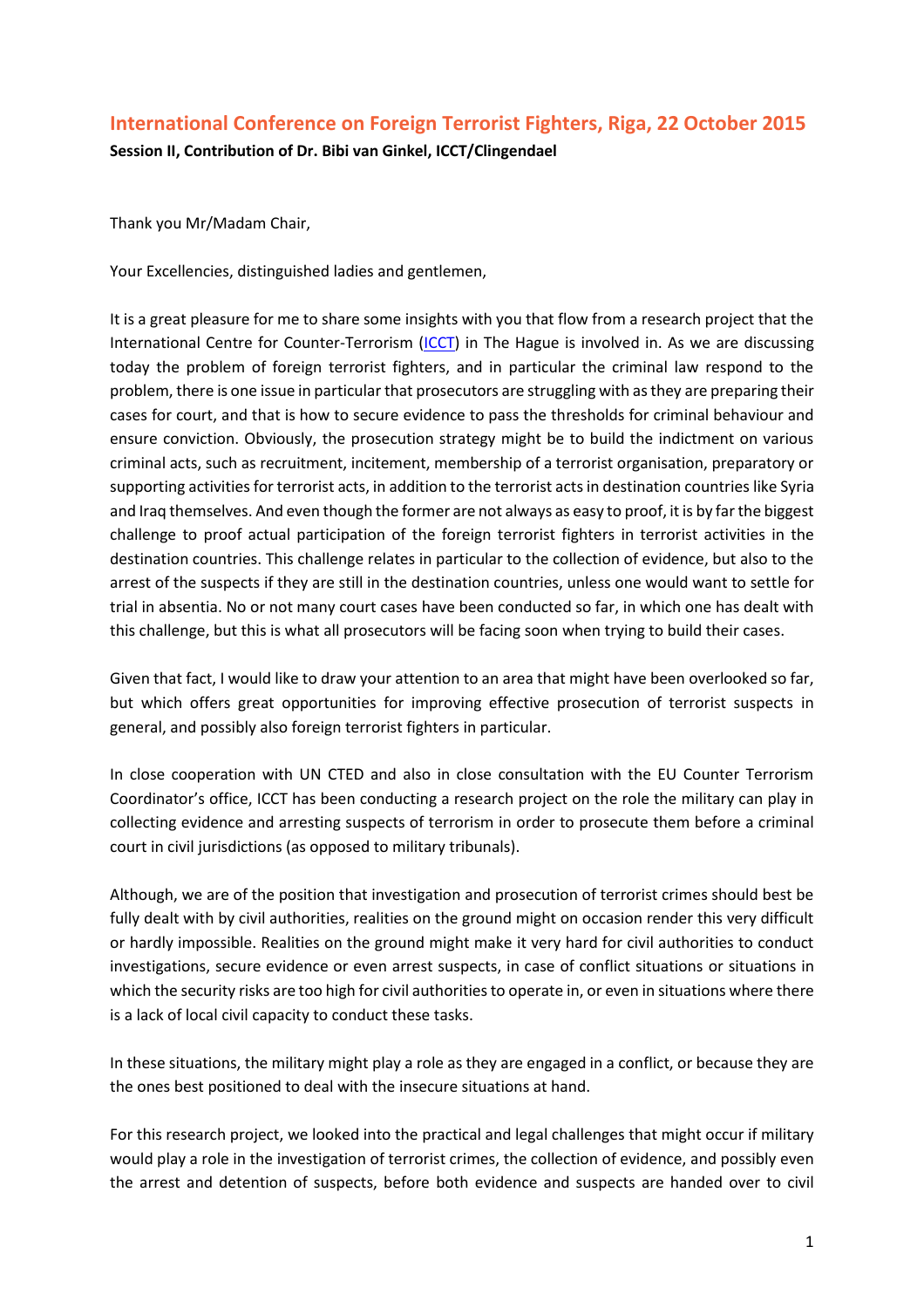authorities for prosecution before a criminal court under civil jurisdiction. I need to stress this point, as we are here not talking about military tribunals.

There are various reasons why military can find themselves in the position to collect evidence or arrest suspects. This could be in a conflict situation, a non-conflict situation but with high security risks, or in a situation where the military operates because there is a lack of civilian capacity. A first scenario might occur when military personnel accidentally find themselves in the position to collect evidence or arrest suspects during the course of a military operation. A second scenario might occur when the military arrive after a terrorist attack has taken place, and they are the first responders. A third scenario might arise when it follows a deliberate operational goal to collect evidence or make an arrest, based on prior intelligence information.

In each of these scenarios, questions can be raised with respect to the role of the military when performing investigative and prosecutorial acts, and whether that is not contradicting their operational goals. So the first question to be asked with regard to what happens to the evidence collected or the arrests made, depends on the reason why the person was arrested or the evidence collected by the military. It could after all be, because a person is seen as a combatant during a conflict, and there for detained as a POW. In other situations the questions that can be raised include:

- Are the mandates under which the military are operating adequate for prosecutorial tasks?
- Is there a need to standardize proceedings?
- How can one preserve the integrity of the civilian prosecution/the integrity of the judicial proceedings if military evidence is brought into the court?
- How can one avoid the tendency to over-classify intelligence?
- How to deal with intelligence in court, while at the same time respecting the rights of the suspect?
- How to deal with the credibility and the security of the witnesses?
- How can one secure the chain of evidence, and the investigation of evidence?

Although this topic seems to be new, when we started our research project we did look at comparable situations, such as the experiences that have been developed by national prosecutors when investigating the alleged criminal behaviour of military personnel of their own state in other regions due to violations of international humanitarian law or the Rules of engagement. In these situations one might need to deal with competitive jurisdictions. But ways to de-conflict could be found in Status of Forces Agreements if applicable to the situation. There has also been a steep learning curve with the counter-piracy operations, where military in fact operated in gigantic police operations to patrol the seas and arrest suspected pirates, who needed to be surrendered to national jurisdictions for prosecution. There have also been military operations that were focused on Evidence-based operations where cooperation between the military and local authorities was one of the key focus points in order to support the domestic legal system. And finally, the international criminal tribunals have worked with the military on many occasions in order to collect evidence and arrest suspects, and therefore have a lot of relevant experience for this particular topic.

In our research we address the complicated questions as to what legal regime might apply to these kind of activities of military. Would that be International human rights law or international humanitarian law in addition to the application of national legal regimes? What happens if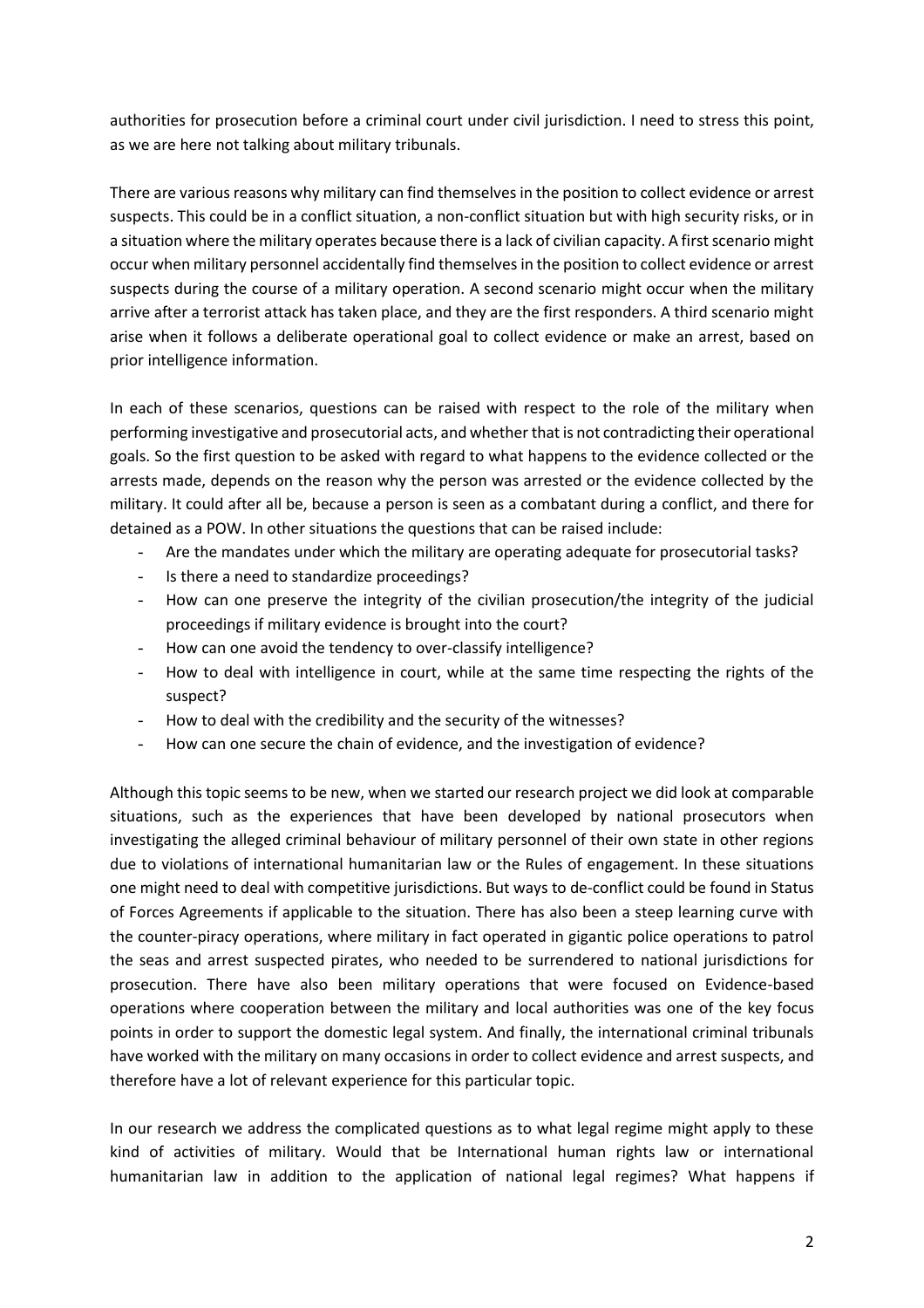irregularities have occurred during the arrest or the detention? Would that render the case void? But also practical challenges stem from the insecure environment in which military operate, such as difficulties in sealing of the area, recovering bodies, immediate hearing of witnesses and so forth. Depending on the intensity of the conflict or the level of insecurity, as well as the operational goals of the military, the order of priorities might differ. In traditional theatre of active combat, military objectives prevail over prosecutorial objectives. In counter-insurgency operation, it is not always decided from the outset of the operation whether the operation objective or the prosecutorial objective has primacy. In military operation where the aim is to capture and prosecute (as opposed to capture or kill), the law enforcement goals will probably have primacy.

Although, I would like to stress once more that the rule of thumb should be 'as civilian as possible, and only as military as needed', we pointed out in our research that various situation might -for lack of other options- call for a role of the military to play in investigation and prosecution. To make sure that this can be done effectively and in full respect of the rule of law, I would like to make a couple of recommendations (which are more fully elaborated upon in the [research paper](http://icct.nl/publication/the-role-of-the-military-in-securing-suspects-and-evidence-in-the-prosecution-of-terrorism-cases-before-civilian-courts-legal-and-practical-challenges/) that is available on the ICCT website):

- 1. Clear definitions and specification of instructions in the mandates is necessary. Including updating standard operating procedures. Adding law enforcement activities to the mandate of the military in certain situation that it is called for will render it easier to cooperate with civil law enforcement authorities or even prosecutors from international criminal tribunals. This was not done in the Libya case, where the UN Security Council issued both a mandate to the international coalition to use all necessary measures to prevent the civilian population from becoming a target, whereas the Security Council also gave a mandate to the International Criminal Court (ICC) to investigate and prosecute exactly those kind of crimes. The ICC would profit a lot from a linkage between the two mandates, in order to facilitate data being shared by the military with the prosecutors that is now automatically classified as confidential.
- 2. Military need to be offered adequate training to perform investigative and prosecutorial tasks, and this should also be reflected in standard operating procedures. This instruction needs to include proper training on how international law and human rights should be respected while performing these prosecutorial tasks, in order to ensure successful prosecution. Draft specialized manuals and training programmes for the military to help raise basic knowledge of evidence collection, witness questioning and respect for human rights when arresting and detaining suspects. And also, prepare minimal evidence collection kits for the military that can be used under all circumstances.
- 3. Set up effective communication lines and cooperation mechanisms between the different relevant actors during the operation and for future operations. This especially includes building relations with local authorities and police forces and prosecutors to ensure that local rules regarding evidence thresholds are known and respected.
- 4. Investigate whether intelligence collected by the military could have a dual use and also serve as evidence in court. And avoid over-classification of intelligence.
- 5. Set up rapid response investigation teams, embed investigative officers in the mission, and/or make use of military police officers with law enforcement powers.
- 6. Set up international and regional inter-agency and inter-institutional cooperation and consultation mechanisms to improve the effectiveness and success of the cooperation